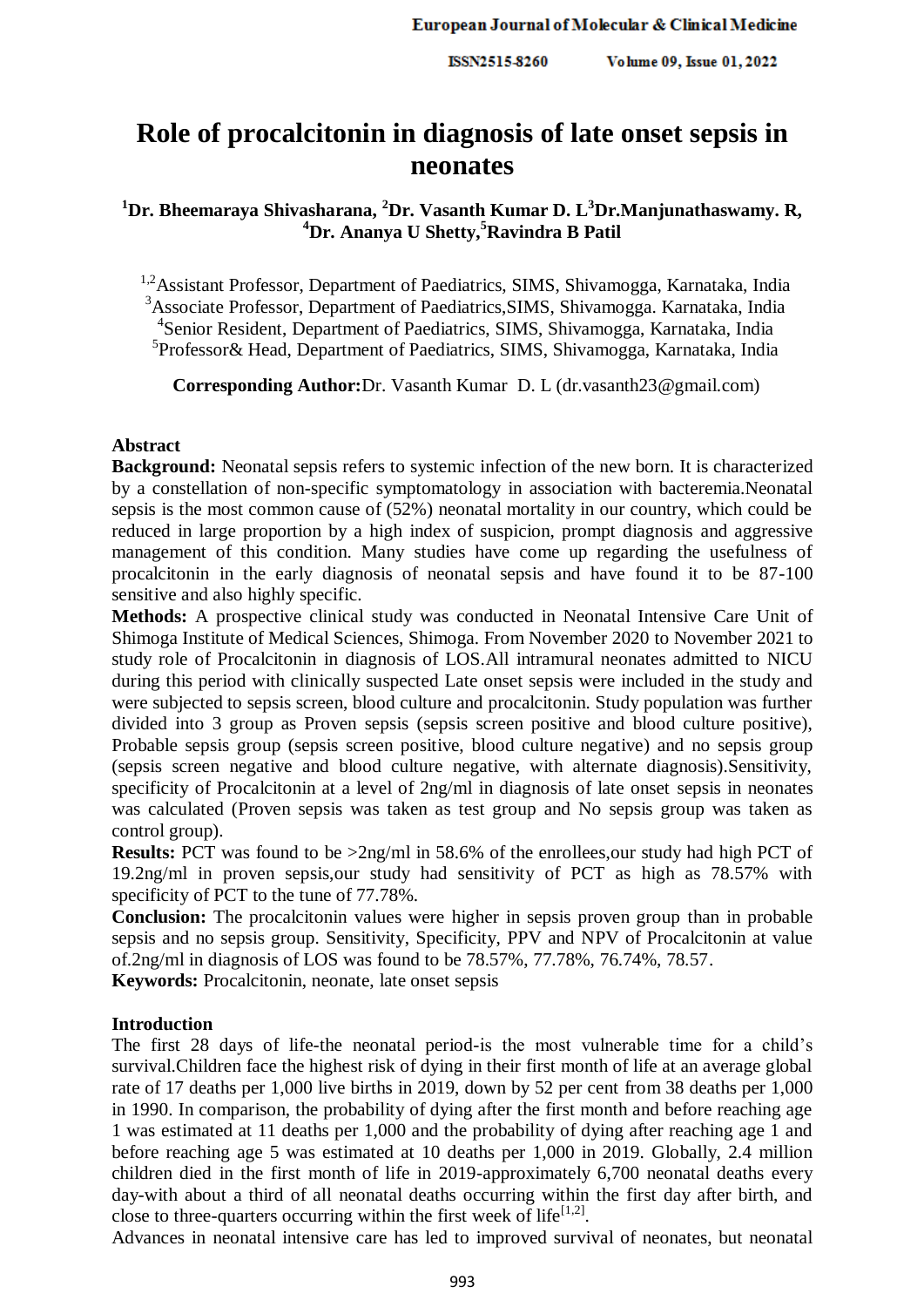#### ISSN2515-8260 Volume 09, Issue 01, 2022

sepsis continues to be an important cause of morbidity and mortality. Neonatal infections are estimated to cause about 1.6 million deaths worldwide<sup>[3]</sup>. Neonatal sepsis is responsible for about 30-50% of the total neonatal deaths in developing countries<sup>[4]</sup>. It is estimated that up to 20% of neonates develop sepsis and approximately 1% die of sepsis related causes<sup>[5]</sup>. Etiology of neonatal sepsis is multifactorial, but the principal sources of newborn infection are mother and nursery environment. Sepsis related mortality is largely preventable with prevention of sepsis itself, timely recognition by early diagnosis, rational antimicrobial therapy and aggressive supportive care. Even though blood culture is warranted as a gold standard method in identifying sepsis, the sensitivity varies based on the volume of blood and the bacterial load and it often yield false-negative results, particularly after maternal antibiotic,false positive results because of specimen contamination and also the result is delayed upto 48 hours for bacterial growth. A sensitive and specific laboratory test that can identify sepsis at an early stage would be of great benefit in the management of neonates who are suspected of sepsis. Current study aims at identifying role of Procalcitonin in diagnosis of Late Onset Sepsis in neonates. Procalcitonin is physiologically elevated in the first 3 days of life and concentration normalizes by day 4 of life, hence it is utilized in diagnosis of late onset sepsis in neonates [6].

## **Methodology**

**Type of study:** Prospective observational study.

**Place of study:** NICU, SIMS, Shimoga.

**Duration of study:** November 2020-November 2021.

### **Inclusion criteria**

All inborn babies delivered by vaginal/caesarean delivery admitted in NICU from November 2020-November 2021 with at least 3 symptoms and signs of LOS.

# **Exclusion criteria**

- Babies with clinical features of sepsis before 72 hours of life.
- **HIE** stage III.
- Neonate with surgical problem.
- Babies with life threatening congenital anomalies.
- Extramural babies.
- Not consenting.

### **Sample size**

Study conducted by Athiraman N *et al*. showed that the sensitivity of PCT was found to be 68%and that of CRP was 56%. Expecting similar results at 10%precision sample sizes of 95 was calculated for PCT using master software v 2.0 developed by CMC Vellore. Therefore a minimum sample of 95 neonates of suspected late onset neonatal sepsis were recruited consecutively for the study with minimum 30 blood culture proven sepsis.

# **Method of collection of data**

A written and informed consent was obtained in a language well understood by the parents/legal guardian before submitting a neonate to investigations.

A detailed history, general physical examination and systemic examination findings at the time of diagnosis of clinically suspected sepsis, was recorded on a proforma.

Appropriate investigations,including sepsis screen and Procalcitonin was carried out, as per our NICU protocol and was followed up and results recorded on the proforma.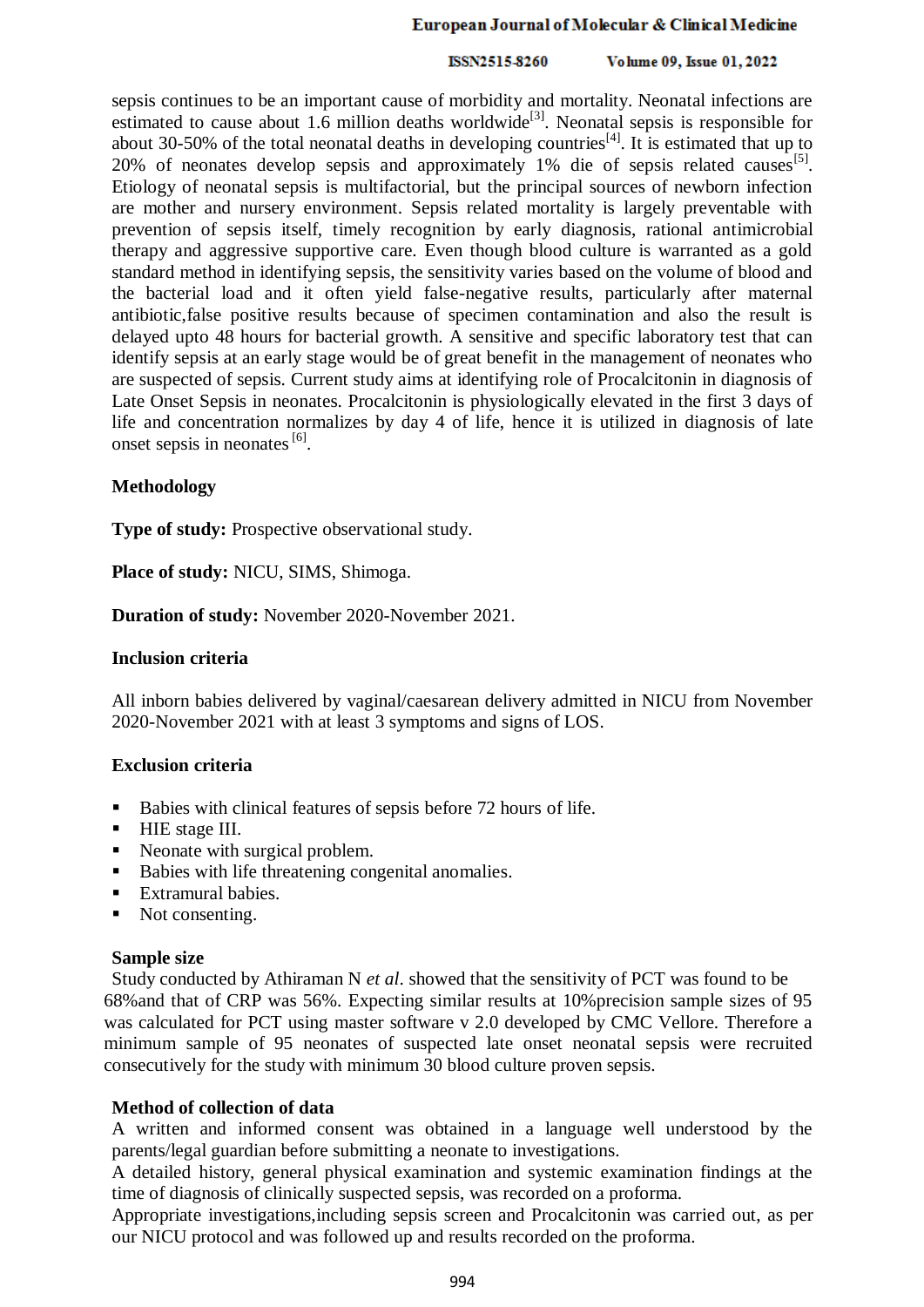ISSN2515-8260 Volume 09, Issue 01, 2022

#### **Sample collection**

- 1) Screening Hemogram-0.5 ml of blood.
- 2) Blood culture-0.5 ml blood collected by sterile methods and sent for blood culture.
- 3) CRP-0.5 ml of venous blood collected from the peripheral vein and CRP is determined by immunonephelometric method.
- 4) Procalcitonin-2 ml blood drawn from peripheral vein and centrifuged within 30 minutes of collection and serum stored at-20 degree before analysis. Procalcitonin is measured by quantitative Chemiluminescence method.

#### **Results**

|  |  | <b>Table 1:</b> Sepsis screen |  |
|--|--|-------------------------------|--|
|--|--|-------------------------------|--|

| <b>Sepsis screen</b> | No of respondents | % of respondents |
|----------------------|-------------------|------------------|
| Positive             |                   | 64 84            |
| Negative             |                   | 35.16            |
| Total                |                   | $\cup$           |

Of 128 clinically suspected late onset sepsis, 83 (64.84%) were septic screen positive, while 45 (35.16%) were screen negative.

| <b>Status of sepsis</b> | No of respondents | % of respondents |
|-------------------------|-------------------|------------------|
| Proven sepsis           |                   | 32.81            |
| Probable sepsis         |                   | 32.03            |
| No Sepsis               |                   | 35.16            |
| Total                   |                   | 00 OO            |

**Table 2:** Sepsis types

Of 128 clinically suspected late onset sepsis, 42 (32.81%) had proven sepsis, 41 (32.03%) had probable sepsis and 45 (35.16%) had no sepsis.

**Table 3:** Procalcitonin levels

| <b>Procalcitonin</b>             | No of respondents | % of respondents |  |  |
|----------------------------------|-------------------|------------------|--|--|
| Positive $(>=2.0 \text{ ng/ml})$ |                   | 58.59            |  |  |
| Negative $\left($ < 2.0 ng/ml)   |                   | 4141             |  |  |
| Fotal                            |                   | .00.00           |  |  |

Of 128 clinically suspected late onset sepsis, 75 (58.59%) had PCT >2ng/mL, while 53  $(41.4\%)$  had PCT <2ng/mL.

**Table 4:** Mean Procalcitonin levels in sepsis groups

| <b>Status of sepsis</b> | Mean  | Std.Dev. | Sum of ranks |
|-------------------------|-------|----------|--------------|
| Proven sepsis           | 19.20 | 25.54    | 3383.5       |
| Probable sepsis         | 13.34 | 16.50    | 3192         |
| No sepsis               | 1.71  | 3.48     | 1680.5       |
| Total                   | 11.18 | 18.85    |              |
| P-value                 |       | ) በበበ1*  |              |

Mean procalcitonin levels was 19.2 ng/ml, 13.34 ng/ml and 1.71 ng/ml in proven sepsis, probable sepsis and no sepsis group respectively.

| <b>Table 5:</b> Association between Procalcitonin and shock |  |
|-------------------------------------------------------------|--|
|-------------------------------------------------------------|--|

| <b>Pro-calcitonin</b>               | Without shock % With Shock % Total |       |    |       |    | $\frac{0}{0}$ |  |  |
|-------------------------------------|------------------------------------|-------|----|-------|----|---------------|--|--|
| Positive $\left 2.0 \right $ mg/ml) | 55                                 | 73.33 | 20 | 26.67 | 75 | 58.59         |  |  |
| Negative $\langle$ 2.0ng/ml)        | 46                                 | 86.79 |    | 13.21 | 53 | 41.41         |  |  |
| Total                               | 101                                | 78.91 | 27 | 21.09 |    | 128 100.00    |  |  |
| Chi-square= $3.3801$ P = 0.0662     |                                    |       |    |       |    |               |  |  |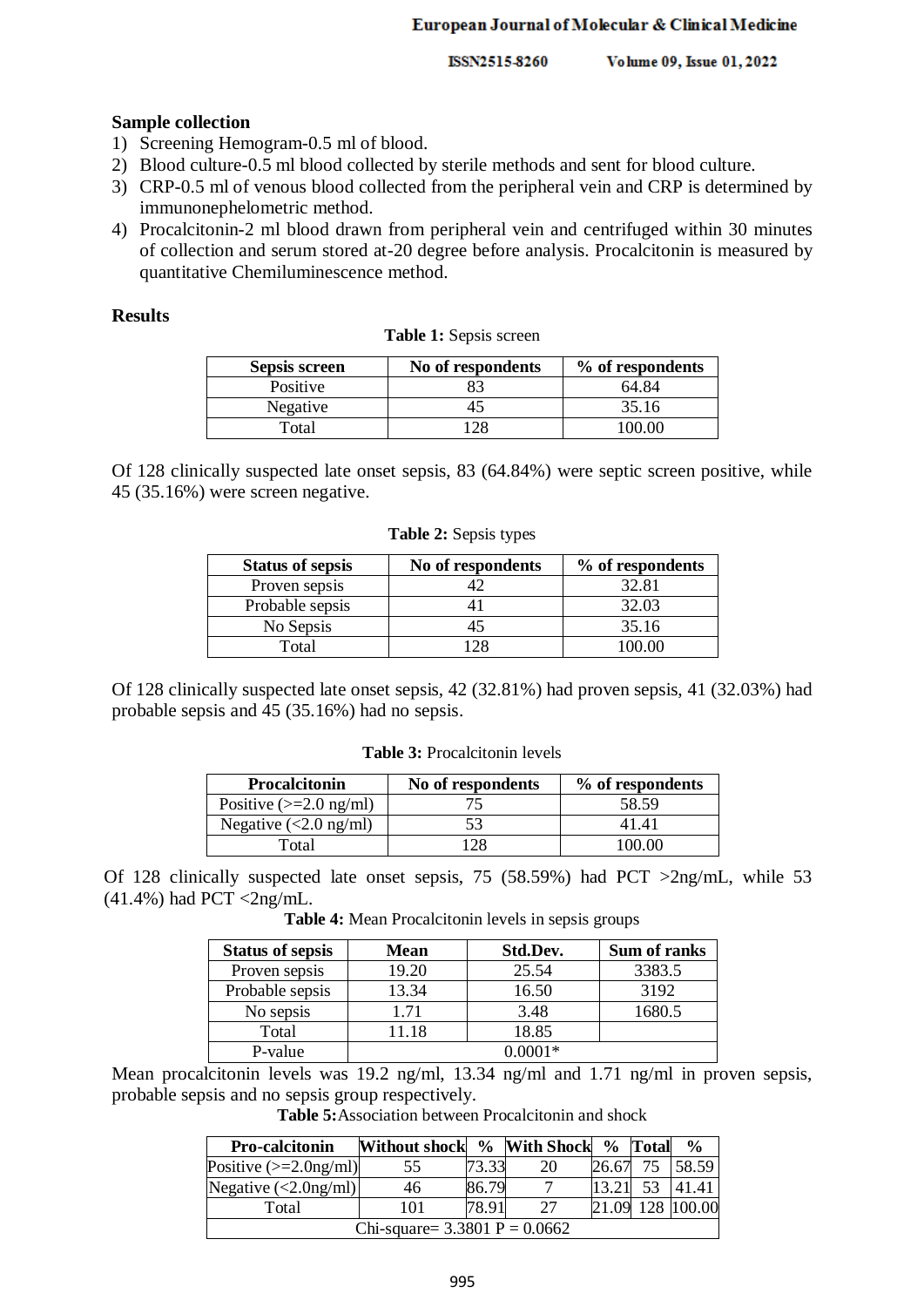ISSN2515-8260 Volume 09, Issue 01, 2022

Among 75 neonates with  $PCT > 2$ ng/ml, 20 (26.67%) had shock while 55 (73.33%) did not have shock.

Among 53 neonates with PCT <  $2\text{ng/ml}$ , 7 (13.21%) had shock and 46 (86.79%) did not have shock.

The association between Procalcitonin and presence of shock is not significant as p value is  $>0.05$ .

|                                                                              |  |  |  |  | المناد المساحل المناصبات والمحصول المراضعات المستحدث المستحدا |  |  |  |  |
|------------------------------------------------------------------------------|--|--|--|--|---------------------------------------------------------------|--|--|--|--|
| <b>Table 6:</b> Association between Procalcitonin and Mechanical ventilation |  |  |  |  |                                                               |  |  |  |  |

| <b>Pro-calcitonin 2 test  Without MV </b>  |                                 | $\frac{6}{9}$ | <b>With MV</b> | $\frac{0}{0}$ | <b>Total</b> | $\frac{0}{0}$ |  |  |  |  |
|--------------------------------------------|---------------------------------|---------------|----------------|---------------|--------------|---------------|--|--|--|--|
| Positive $\left 22.0 \right  \text{ng/ml}$ | 58                              | 17.33         | 17             | 22.67         | 75           | 58.59         |  |  |  |  |
| Negative $\left($ < 2.0 ng/ml)             | 49                              | 92.45         | 4              | 7.55          | 53           | 41.41         |  |  |  |  |
| Total                                      | 107                             | 83.59         | 21             | 16.4          |              | 128 100.00    |  |  |  |  |
|                                            | Chi-square= $5.1762$ P = 0.0230 |               |                |               |              |               |  |  |  |  |

Among 75 neonates with PCT > 2ng/ml, 17 (22.67%) were mechanically ventilated, while 58 (77.33%) did not require mechanical ventilation.

Among 53 neonates with PCT < 2ng/ml, 49 (7.55%) were mechanically ventilated and 46 (92.45%) did not require mechanical ventilation.

The association between Procalcitonin and need for mechanical ventilation is not significant as p value is  $>0.05$ .

| <b>Pro-calcitonin</b>                          | <b>Survived</b> | $\frac{0}{0}$ | Death | $\frac{6}{9}$ | <b>Total</b> | $\frac{6}{9}$ |  |  |  |
|------------------------------------------------|-----------------|---------------|-------|---------------|--------------|---------------|--|--|--|
| Positive $(\geq=2.0)$                          | 60              | 80.00         | 15    | 20.00         | 75           | 58.59         |  |  |  |
| Negative $(<2.0)$                              | 50              | 94.34         |       | 5.66          | 53           | 41.41         |  |  |  |
| Total                                          | 110             | 85.94         | 18    | 14.06         | 128          | 100 OC        |  |  |  |
| Chi-square= $5.2841$ P = $0.0220$ <sup>*</sup> |                 |               |       |               |              |               |  |  |  |

**Table 7:**Association between Procalcitonin and mortality

Out of 75 babies with PCT >2ng/ml, 80% survived while 20% expired Out of 53 babies with PCT <2ng/ml, 94.34% survived and 5.66% expired the association between Procalcitonin and mortality is significant.

|                           | Value  | 95% CI           |
|---------------------------|--------|------------------|
| Sensitivity               | 78.57% | 63.19% to 89.70% |
| Specificity               | 77.78% | 62.91% to 88.80% |
| Positive predictive value | 76.74% | 65.13% to 85.36% |
| Negative predictive value | 79.55% | 68.10% to 87.63% |

**Table 8:** Sensitivity, Specificity, PPV and NPV of Procalcitonin

### **Discussion**

Of 42 babies with culture positivity, 76.19% of babies were born <37 weeks, while only 23.8% of babies were more than 37weeks. This result has confirmed well known observations the prematurity and low birth are important risk factors for sepsis.

This finding is comparable with studies by Tallur*et al*. and Raghavan *et al*. While in other studies higher incidence of sepsis in term babies was attributed to population characteristics.

The study also showed that male neonates are at increased risk of sepsis and sepsis related mortality. Of 42 culture positive babies 57.14% of neonates were males and 42.85% of neonates were females. This finding is comparable with other studies. The male preponderance in neonatal septicaemia may be linked to the X linked immunoregulatory gene resulting in hosts susceptibility to the infection in males.

The most common clinical presentation were apnea, shock, bleeding tendencies (petechiae,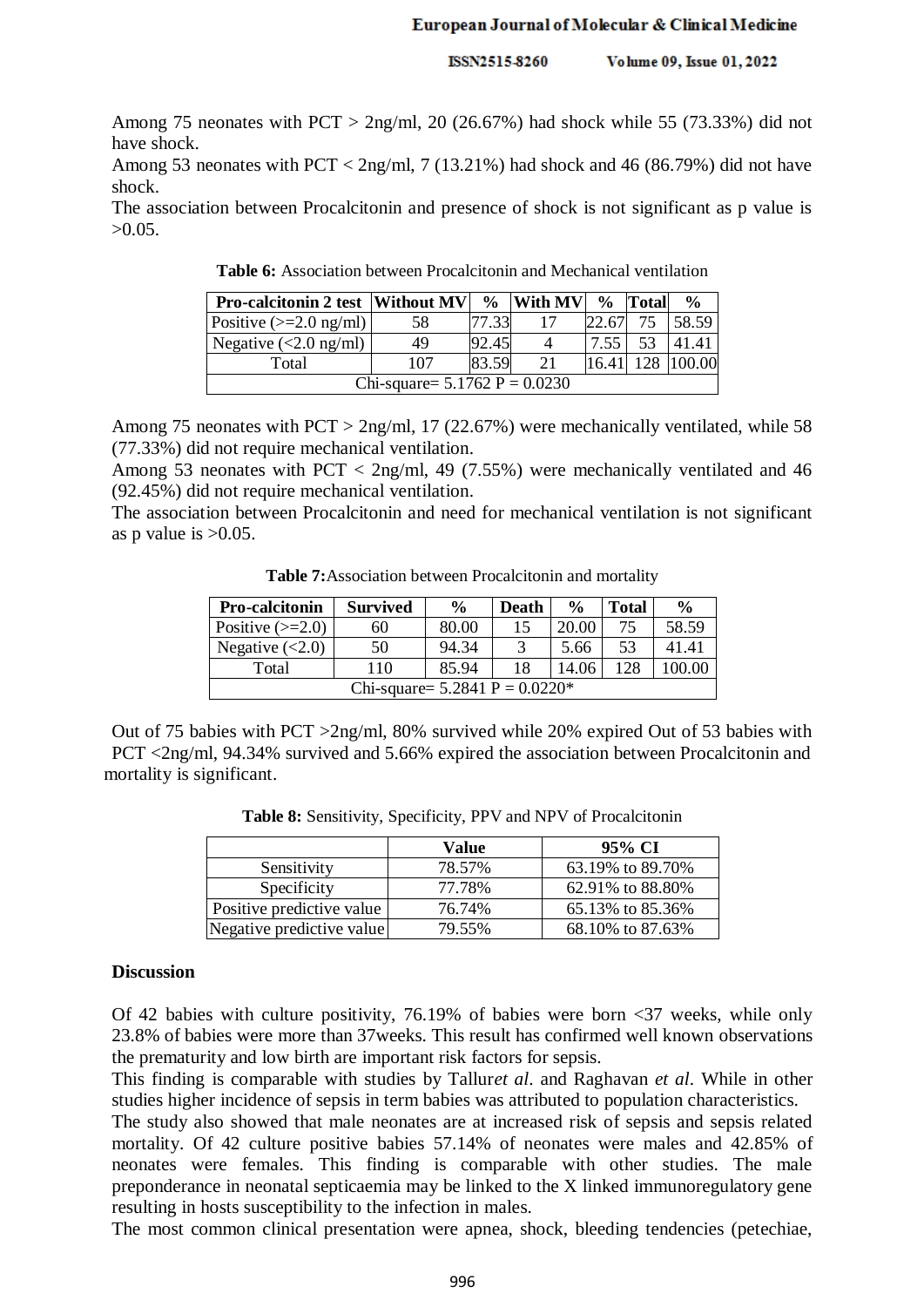#### ISSN2515-8260 Volume 09, Issue 01, 2022

altered NG aspirates), poor feeding, irritability. In babies with shock and scleremarate mortality was high (significant association with  $p<0.05$ ). LOS can have varied presentations.

| Sl.No. | <b>Author</b>                         | <b>Parameters</b><br>studied |        | <b>Sensitivity Specificity</b> | <b>PPV</b> | <b>NPV</b>    |
|--------|---------------------------------------|------------------------------|--------|--------------------------------|------------|---------------|
| 1.     | Gendrelet al.(1996) <sup>[7]</sup>    | <b>PCT</b>                   | 86%    | 100%                           |            |               |
|        |                                       | <b>CRP</b>                   | 46%    | 97%                            |            |               |
| 2.     | Blommendahlet $al.(2002)^{[8]}$       | <b>PCT</b>                   | 77%    | 84%                            |            |               |
|        |                                       | <b>CRP</b>                   | 58%    | 64%                            |            |               |
| 3.     | Cheisaet al. $(2003)^{[9]}$           | <b>CRP</b>                   | 89%    | 87%                            |            |               |
|        |                                       | <b>PCT</b>                   | 74%    | 89%                            |            |               |
|        | Monneretet al. <sup>[10]</sup>        | $IL-6$                       | 79%    | 95%                            |            |               |
| 4.     |                                       | <b>PCT</b>                   | 86%    | 100%                           |            |               |
|        |                                       | <b>CRP</b>                   | 46%    | 97%                            |            |               |
|        |                                       | <b>PCT</b>                   | 84%    | 91%                            |            |               |
| 5.     | Lapilloneet al.(1998) <sup>[11]</sup> | <b>CRP</b>                   | 28%    | 97%                            |            |               |
| 6.     | Enguixet al. $(2001)^{[12]}$          | <b>PCT</b>                   | 99%    | 89%                            |            |               |
|        |                                       | <b>CRP</b>                   | 96%    | 84%                            |            |               |
|        | Present study                         | <b>PCT</b>                   | 78.57% | 77.78%                         |            | 76.74% 79.55% |

| <b>Table 9:</b> Comparative studies of Procalcitonin in evaluation of neonatal sepsis |
|---------------------------------------------------------------------------------------|
|---------------------------------------------------------------------------------------|

Sensitivity, specificity, Positive and negative predictive value of PCT in disgnosis of LOS at cut off value of 2ng/ml was 78.57%, 77.78%, 76.74%, 79.55% respectively.

### **Conclusion**

Neonatal sepsis is a common disease of newborn with non-specific Symptomatology and difficulty in the diagnosis. Early and prompt detection and appropriate treatment of neonatal sepsis can significantly reduce the mortality and morbidity. Blood culture is the gold standard for diagnosing neonatal sepsis but requires 48-72hrs in obtaining results. Currently available investigations diagnosing neonatal sepsis require long time in obtaining results hence there is a dire need of early marker of neonatal sepsis. Procalcitonin can be detected 6-12 hours after the infectious insult and its levels also correlates with the degree of insult. It can also thus be used to prognosticate the neonate. It has a high sensitivity which is related to its rapid response time which is much faster than that of CRP and should thus help to gain time for diagnosis. The amount of blood required for determination of PCT is very small and the results can be available within 1 hour. This approach should result in earlier recognition of sepsis and initiation of adequate antibiotic therapy in all neonates with sepsis and thus improve their outcome and prognosis. More larger multicentric studies are required for further studies of these markers which will reduce the rate of unnecessary antibiotic therapy.

### **References**

- 1. Eichenwald E, Hansen A, Martin C, Stark A. Cloherty and Stark's manual of neonatal care. 8th ed., 2017.
- 2. Mouzinho A, Rosenfeld CR, Sanchez PJ, Risser R. Revised reference ranges for circulating neutrophils in very-low-birth-weight neonates. Pediatrics. 1994;94:76-82.
- 3. Manroe BL, Weinberg AG, Rosenfeld CR, *et al*.The neonatal blood count in health and disease. I. Reference values for neutrophilic cells. J Pediatr. 1979;95:89-98.
- 4. AlistarGS,PhilipMBandJeanR,HewittBS.Earlydiagnosisofneonatalsepsis.Pediatrics. 1980 May; 65(5): 1036-1041.
- 5. Sankar M Jeeva, Agarwal Ramesh, Deorari Ashok K, Paul Vinod K. Sepsis in the neborns. Indian J Pediatr. 2008;75(3):261-266.
- 6. Franz AR, Steinbach G, Kron M, Pohlandt F. Reduction of unnecessary antibiotic therapy in newborn infants using interleukin-8 and C-reactive protein as markers of bacterial infections. Pediatrics. 1999;104:447-453.